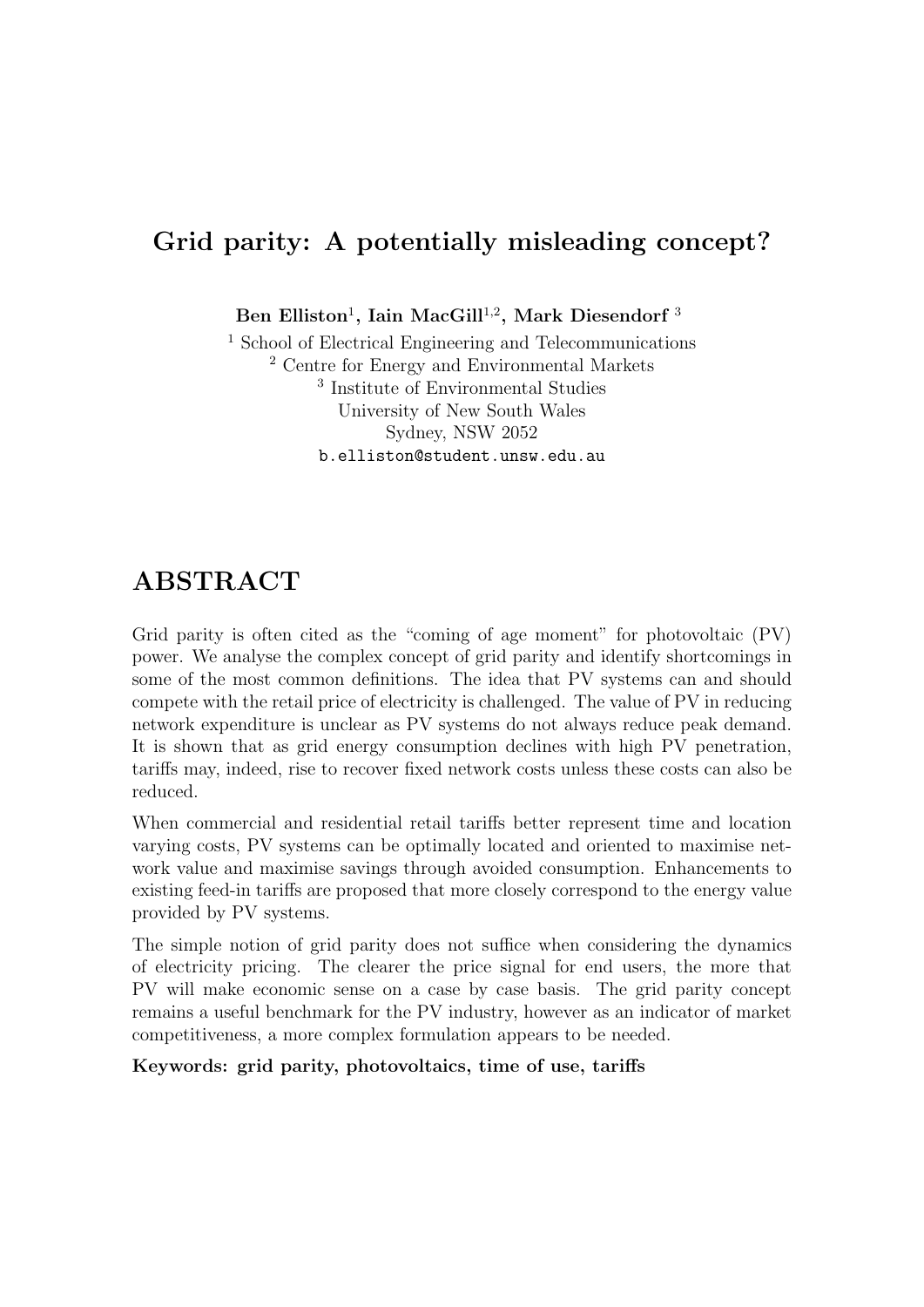## Introduction

Grid parity is often cited as the "coming of age moment" for photovoltaics  $(PV)$ . A common refrain is that once grid parity is achieved, PV will be cost competitive without subsidies and deployment will take off driven by economic fundamentals (Yang 2010). This paper analyses the concept of grid parity and its merit as a policy goal.

We first consider the various standing definitions of grid parity. We then examine some of the shortcomings of the grid parity concept. In particular, current commercial and residential retail tariffs in many jurisdictions poorly represent the underlying costs of electricity provision. Wholesale electricity prices within the National Electricity Market vary by time, location and are subject to uncertainties. Similarly, the network costs of supplying particular customers also vary with time and location (in particular, the correlation between the customer demand and peak network demand). By contrast, most retail customers still pay flat tariffs. The flat retail tariff regulated in the Australian Capital Territory is used to illustrate the cost components of retail electricity. A particularly important issue for PV is the potential impact on network costs. Work to date highlights that residential PV systems do not always reduce peak demand, a key factor for network augmentation. We analyse the implications on tariffs for reducing energy sales through high PV penetration (or demand reduction measures that do not address peak demand) without reducing network expenditure.

Time of use (ToU) tariffs are being used increasingly to reflect the time-varying wholesale price of electricity and encourage demand side management. The tariff structure used in central California offers some insight into how PV systems can be deployed to maximise the economic value of the system. We discuss the implications for future enhancements to feed-in tariffs (FiTs).

We examine some of the issues that will hinder the adoption of PV systems once the levelised energy cost of PV falls to the retail electricity price. Experience with other renewable technology suggests that PV deployment will not grow quickly beyond grid parity, but is likely to be restrained by various social and economic barriers (Yang 2010). Recommendations are made for addressing such barriers well before PV affordability reaches this level.

# Defining grid parity

There is no one accepted definition of grid parity. The most common definition, and the one considered in this paper, is the threshold at which a grid-connected PV system supplies electricity to the end user at the same price as grid-supplied electricity. This is the definition used by advocates of distributed generation including small-scale rooftop PV systems. Various alternative definitions exist for centralised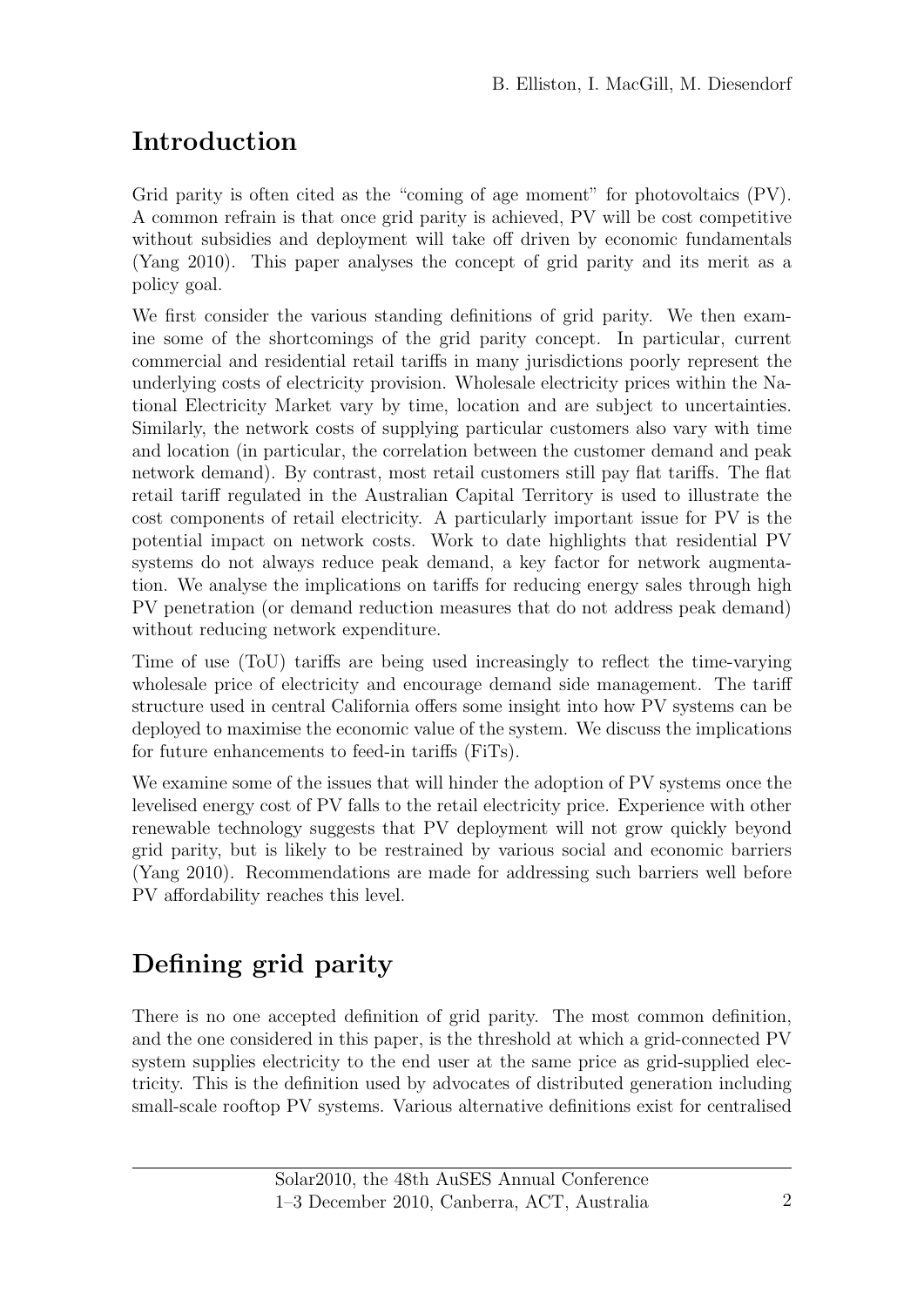PV systems, however these are not considered in this paper.

## Shortcomings of the grid parity concept

The common definition of grid parity compares the levelised cost of PV generated electricity with the prevailing retail tariff simply because this is how the customer would be charged if the electricity was purchased from the grid.

The first shortcoming in this definition is that it uses a flat tariff for grid electricity as the basis for comparison. Wholesale electricity prices vary considerably throughout the day. A flat tariff, regulated in many jurisdictions, obscures the time-dependent cost of electricity. Australian electricity retailers such as Energy Australia are moving to ToU tariffs on new connections, but the changes are contentious. For example, the Victorian Government recently announced a temporary moratorium on the use of ToU tariffs (Victorian Minister for Energy & Resources 2010).

Another flaw in this definition of grid parity is that the definition fails to recognise the cost of a required grid connection. Transmission and distribution networks are required for all grid-connected PV systems to meet additional electricity demand. Transmission and distribution costs are not necessarily avoided when "purchasing" electricity generated from a PV system. The following sections elaborate on the shortcomings of grid parity in the context of PV systems installed at the point of use.

### Retail electricity tariff structure

The retail price of electricity encapsulates the various costs of delivering electricity to the end user. Most are fixed costs: capital to build generation plants, transmission networks and distribution networks. Each element is collectively sized to meet expected future demand. A smaller proportion of the cost is variable such as the fossil fuel for conventional power stations. Generators and network operators recover capital by deriving income from the operation of the National Electricity Market.

For the purpose of illustration, retail pricing for the Australian Capital Territory (ACT) will be used in this section of the paper. Table 1 shows a breakdown of the transitional franchise tariff (TFT) for electricity in the ACT. The TFT is used in the transition to full retail competition for small (under 100MWh/year) customers wishing to retain the incumbent retailer, ActewAGL. The Independent Competition and Regulatory Commission periodically determines a TFT that allows for cost recovery and a 5.4% return on capital (ICRC 2010b).

As can be seen from the table, network costs account for 45% of the total retail price.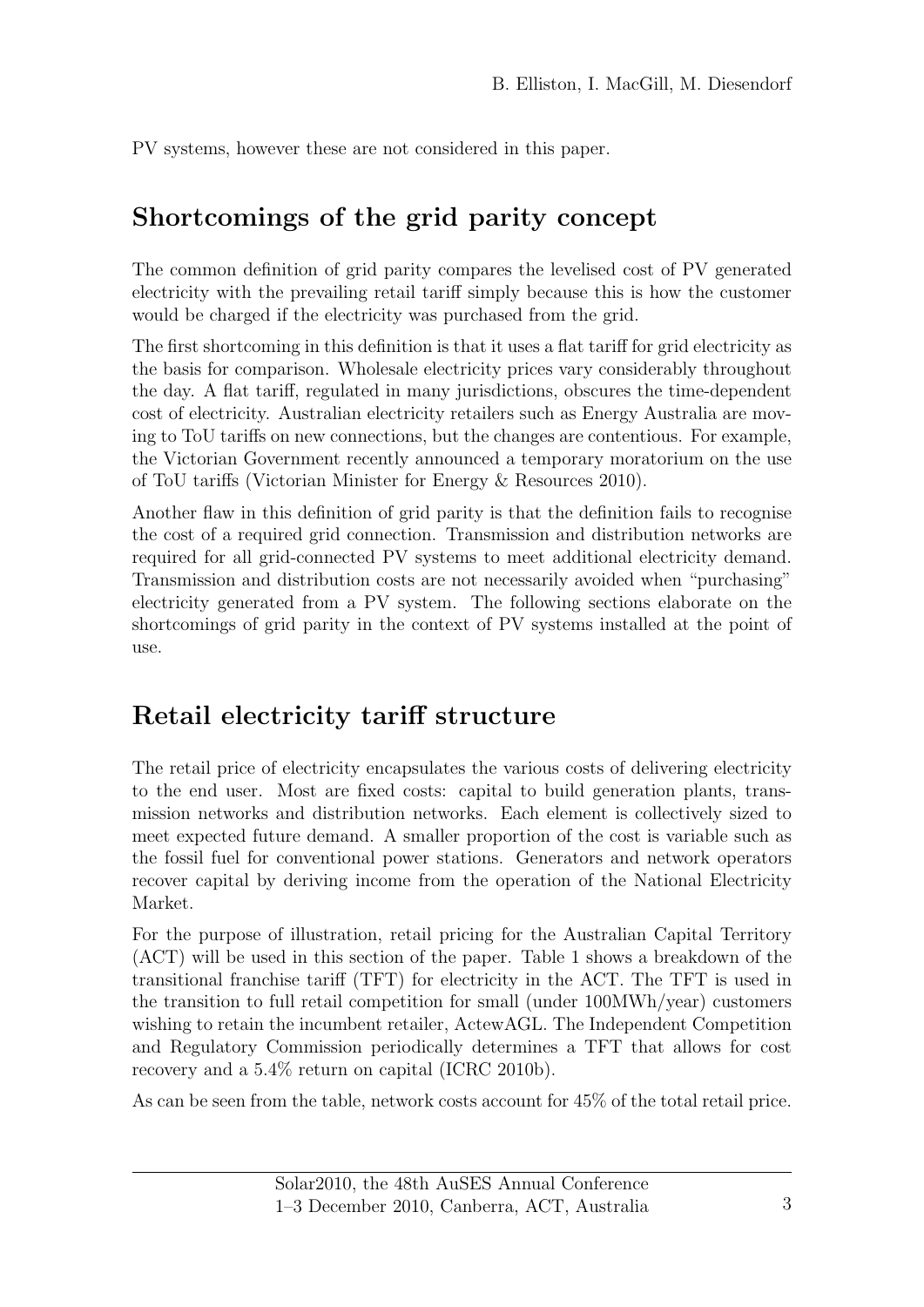Recent steep increases in electricity prices in New South Wales are substantially driven by growing peak demand on the transmission and distribution networks (AER 2009a; AER 2009b). Network costs are recovered by network operators through tariffs that are partly determined by the units of energy transferred. If fewer units of energy are sold, the network service provider must charge more per unit to make the same revenue. This holds true up to a point. Eventually, reductions in energy consumption lead to falling network costs as network augmentation efforts can be deferred or abandoned. In the absence of savings from reduced network expenditure, however, the marginal impact of reduced sales of electricity is higher network charges in the reduced electricity sold.

Policy incentives in Australia such as FiTs do not presently encourage coordinated and orderly development of PV systems in areas with loads correlated with solar output. For example, PV systems provide greater value on commercial feeders in light industrial areas than urban feeders in dormitory suburbs (Passey et al. 2009), yet this is where the majority of PV systems have been installed to date in the ACT (ICRC 2010a). These factors could be incorporated into FiTs, should the schemes be enhanced as PV penetration rises.

### Value of PV systems

PV systems supply electricity in a location and time varying manner. Carefully placed around the network, PV systems can reduce the need for network augmentation or reinforcement. Perez (2006) estimates that several hundred megawatts of PV systems situated around the New England region of the United States would have helped to prevent the very large August 2003 blackout.

In many settings, the value of PV systems is less clear. The CSIRO Intelligent Grid

| Electricity purchase cost $(\frac{1}{2}MWh)$      | 58.57  |
|---------------------------------------------------|--------|
| Energy trading desk operation (\$/MWh)            | 0.76   |
| Environmental compliance costs, eg. MRET (\$/MWh) | 5.15   |
| NEM fees $(\frac{\text{M}}{\text{W}})$            | 0.76   |
| Energy losses $(\%)$                              | 5.92   |
| Total energy purchase cost $(\$/MWh)$             | 69.01  |
| Retail operating costs $(\frac{1}{2} / MWh)$      | 10.56  |
| Network costs $(\frac{1}{2}MWh)$                  | 71.44  |
| Total retail + energy + network cost $(\$/MWh)$   | 151.01 |
| Retail margin $(\%$ of sales)                     | 5.40   |
| Total retail price (\$/MWh)                       | 159.16 |

Table 1: Composition of transitional franchise tariff retail price for 2010–11 (ICRC 2010b).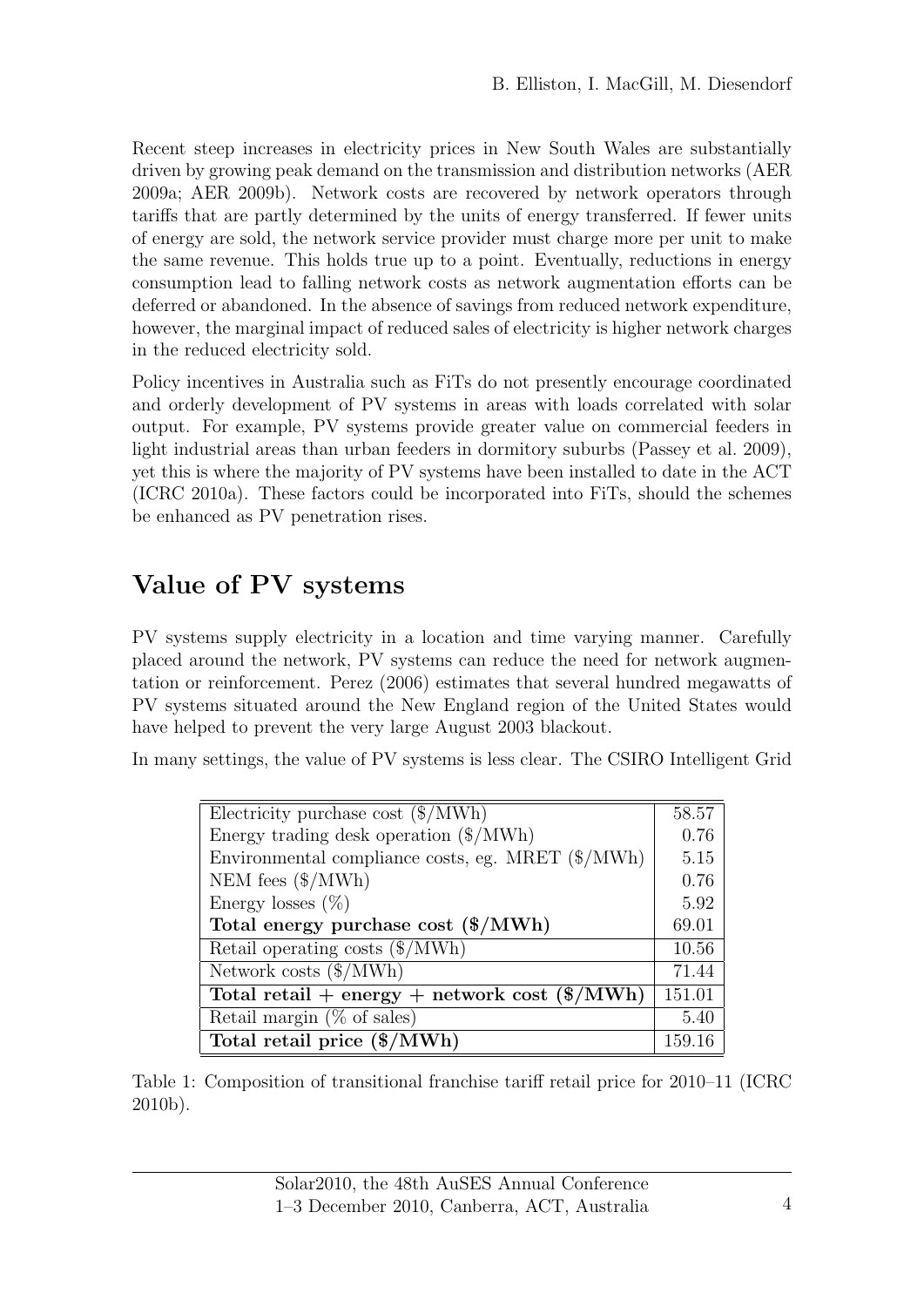| Demand           | Network revenue           | Fixed cost        | Tariff             | Tariff   |
|------------------|---------------------------|-------------------|--------------------|----------|
| reduction        | collected                 | shortfall         | increase           | increase |
| %                | $(\text{SM}/\text{year})$ | $(\text{M/year})$ | $\gamma_{\rm MWh}$ | %`       |
| $\left( \right)$ | 202                       |                   | 0.00               | 0.00     |
| $\overline{2}$   | 198                       | 4                 | 1.46               | 0.92     |
| 4                | 194                       | 8                 | 2.98               | 1.87     |
| 6                | 190                       | 12                | 4.56               | 2.86     |
| 8                | 186                       | 16                | 6.21               | 3.90     |
| 10               | 182                       | 20                | 7.94               | 4.99     |

Table 2: Tariff adjustments due to reduced sales (baseline 2,831 GWh/year).

Report documented a preliminary study of the impact of small-scale distributed generators on the distribution network (CSIRO 2009). This study modelled the impact of PV on four distribution feeders of various load types: residential, commercial, "greenfield" residential/semi-rural, and rural. The findings were that commercial feeders provided the best opportunity for PV generation to assist in deferring network augmentation due to the coincidence of supply and demand. For the other feeders, the study recommended demand side measures and optimally orienting the PV systems to improve supply and demand coincidence. These findings highlight the location sensitivity of the value of PV systems. Deployed in lower value parts of the network, PV may do little to reduce distribution network costs.

CSIRO also modelled the impacts of PV systems on the transmission network. It was found that carefully sited PV systems can reduce congestion on transmission networks and reduce the average price of electricity. The report gives an example of 20 MW of distributed generation installed in one location on a simulated grid. This led to a reduction in the average price of electricity of 12%. This was achieved through careful placement of a PV generator that comprised a very small percentage of total generation (0.6%).

The value provided by a PV system is potentially much higher than the retail tariff, however the value is time and location dependent. This must be a consideration in any analysis of grid-tied PV economics.

### Analysis of higher PV deployment

Using the breakdown of ACT retail electricity prices above, a scenario was investigated where energy demand is reduced but peak power demands are not altered. This reduction in energy consumption from the grid may come from rooftop PV systems, but equally could be any demand reduction measure, such as electrically boosted solar hot water, that does not substantially reduce demand for peak power.

Table 2 gives illustrative figures for the total network revenue collected on the sale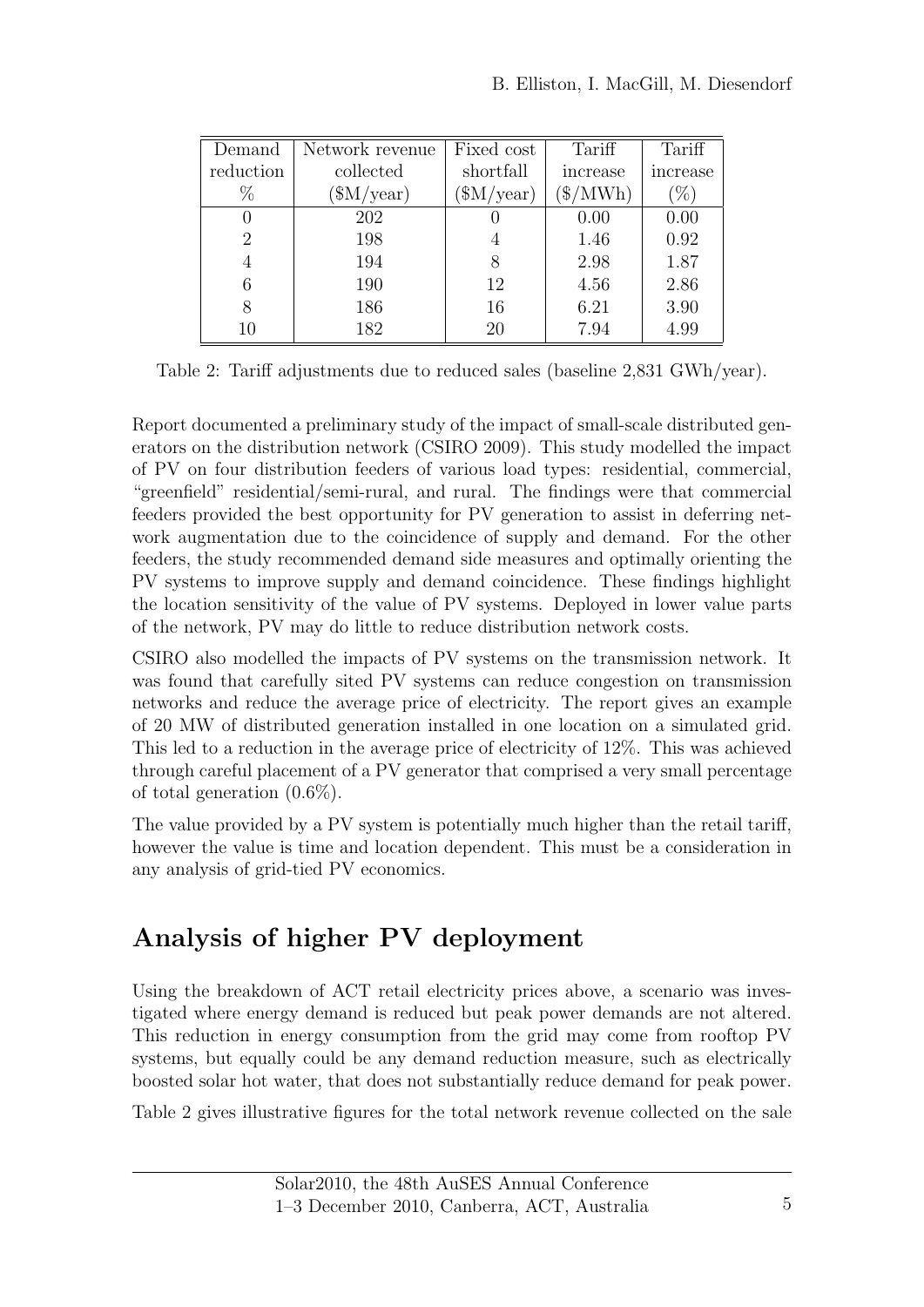of 2,831 GWh of energy delivered across the ActewAGL distribution network in 2007–08 (ICRC 2009). For each 2% reduction in energy demand, the calculated fixed cost shortfall is given. The required tariff increase on the remainder of energy sales to recover this shortfall is shown in both dollar and percentage terms.

The table shows that as demand for grid electricity is reduced, the full cost of electricity is not avoided. Instead, the fixed network costs are diverted into the tariff paid on electricity that is not met by PV and must be purchased by the consumer. The table also shows that tariffs continue to increase as energy sales are reduced through greater deployment of PV or other demand reduction measures. At higher penetration levels, an unsustainable situation emerges where PV systems become economically attractive, but do not contribute to network costs. This in turn causes costs to rise, making PV more attractive.

#### Time of use tariffs

ToU tariffs adjust the retail price of electricity during the day so that it more closely corresponds to the varying wholesale price. A complex tariff structure used by Pacific Gas & Electric Co. (PG&E) in central and northern California gives consumers an incentive to deploy PV in a way that improves the economic value of the PV system. This tariff structure will be explored in this section. In the absence of similar tariff structures in Australia, enhancements can be made to existing FiTs to achieve a similar effect.

With ToU tariffs, PV electricity becomes much more competitive with the retail price at certain times of the day and less competitive at others. PG&E customers have a tariff structure that places customers into climate zones which determines an acceptable baseline level of consumption. This is combined with an inclining block (tiered) component and a ToU component.

Electricity pricing in California provides a clear time and location specific indication of demand. At the time of writing, the tariffs for a typical customer plan are given in Table 3. The timing of different ToU periods is shown in Table 4. As can be seen from the tables, the summer peak demand period occurs on weekdays between 1pm and 7pm and is charged at between US 30c/kWh for tier 1 (baseline) and US 58c/kWh for tier 5 (300% over baseline and above).

A PV system can be cost competitive if it supplies sufficient electricity to the end user during peak periods. In California, the peak period of 1–7pm is well suited to solar generation. Hence, PG&E customers in California have been known to orient PV systems with a westerly bias to avoid buying grid electricity during this tariff period (Webster 2009). Moreover, high consumption end users will find PV a better investment than low consumption end users if it helps to keep consumption out of the higher pricing tiers. This is a desirable outcome from the perspective of the utility.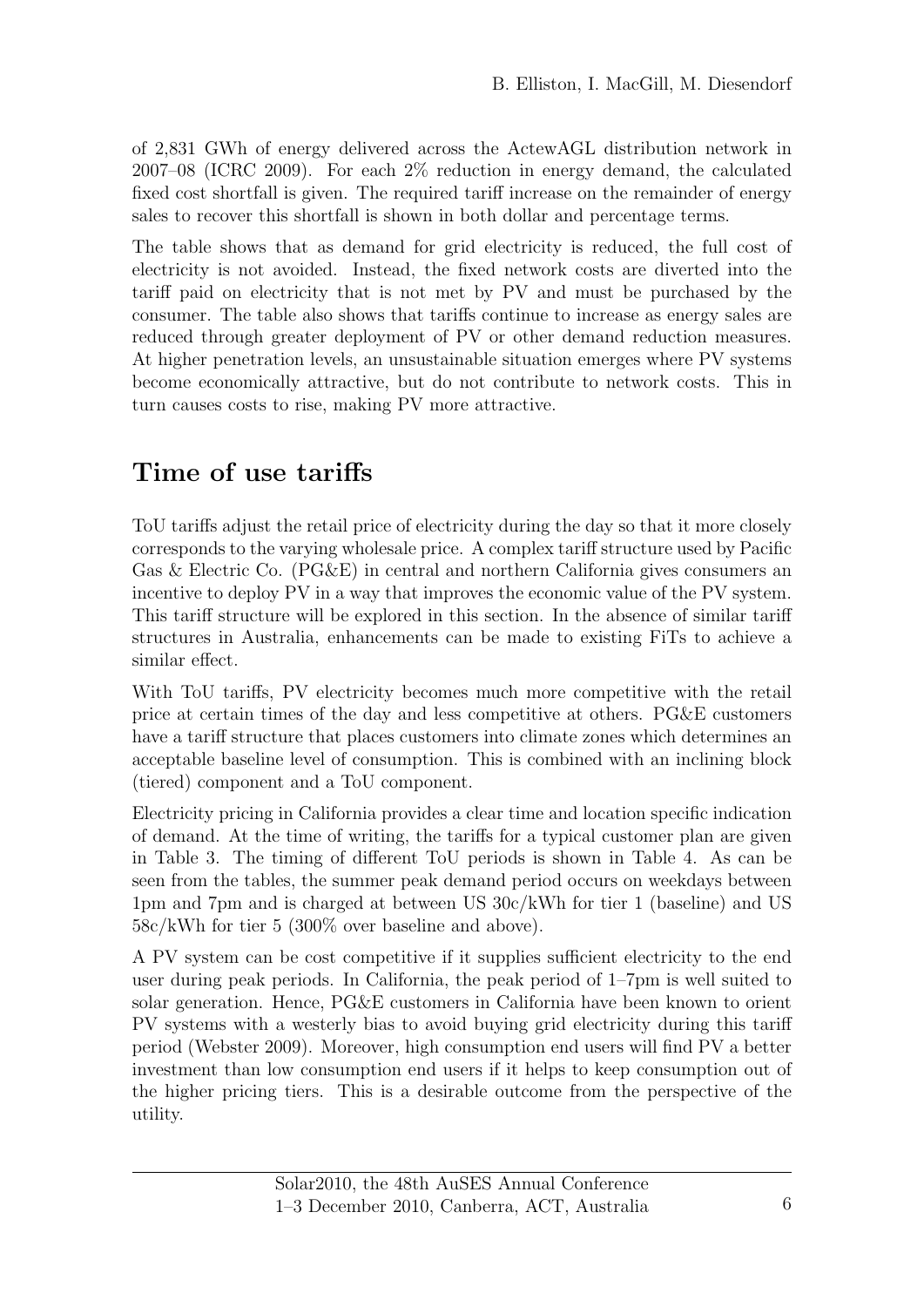In Australia, the primary policy instrument for encouraging the installation of PV systems is FiTs. To date, FiTs in Australian jurisdictions are structured to reward maximum energy yield and pay generators independently of value to the network. A PV system owner typically points a system towards solar north and at the latitude tilt angle to maximise energy generation.

To get a similar effect to consumer using PV to avoid high tariffs in California, it is necessary to compensate PV system owners for generating at times of highest demand, given that they will produce smaller daily yields. This idea has been suggested by Weinholz (2010). A recent update on FiTs worldwide by Jacobs (2010) suggests that creative enhancements to FiTs are being considered elsewhere to achieve particular policy objectives.

One possibility would be to re-structure FiTs to vary the tariff with time of generation. A high tariff could be paid during peak periods, a lower tariff for the shoulder periods and a small (or zero) tariff during the off-peak period. The three tariffs could be balanced such that a PV system oriented to meet peak demand would achieve a rate of return similar to current FiTs. PV systems installed in the traditional northerly direction would achieve lower than present returns. This would also address the possibility that net feed-in tariffs encourage end-users to shift mid-day loads to the evenings to maximise their return, and increase peak demand.

This tariff structure is not PV-specific. It follows the demand profile and any renewable generator could be compensated similarly. The more closely that feed-in tariffs represent the value of electricity, the less that the feed-in tariff amounts to a subsidy.

### PV deployment beyond grid parity

How energy users will respond to falling PV costs in the absence of FiTs is an open question. It is not clear that PV systems will be rapidly installed once the levelised energy cost of PV falls below the retail price of electricity. The levelised energy cost will vary among PV owners, as it depends on the discount rate. The CSIRO Intelligent Grid report identified a consumer tendency for high hurdle rates ("the minimum acceptable rate of return") when investing in energy efficiency measures

| Season | Time-of-Use | Tariff $(US \, c/kWh)$ |       |                                  |                                              |        |
|--------|-------------|------------------------|-------|----------------------------------|----------------------------------------------|--------|
|        | Period      | Tier 1                 |       |                                  | Tier 2   Tier 3   Tier 4                     | Tier 5 |
| Summer | Peak        | 30.631                 |       |                                  | $30.631 \mid 46.218 \mid 57.158 \mid 57.158$ |        |
|        | Off-peak    | 9.003                  | 9.003 |                                  | 24.590   35.530                              | 35.530 |
| Winter | Peak        | 11.936                 |       | $11.936 \mid 27.523 \mid 38.463$ |                                              | 38.463 |
|        | Off-peak    | 9.318                  | 9.318 | 24.905                           | 35.845                                       | 35.845 |

Table 3: PG&E tariffs for schedule E-7 (PG&E 2010).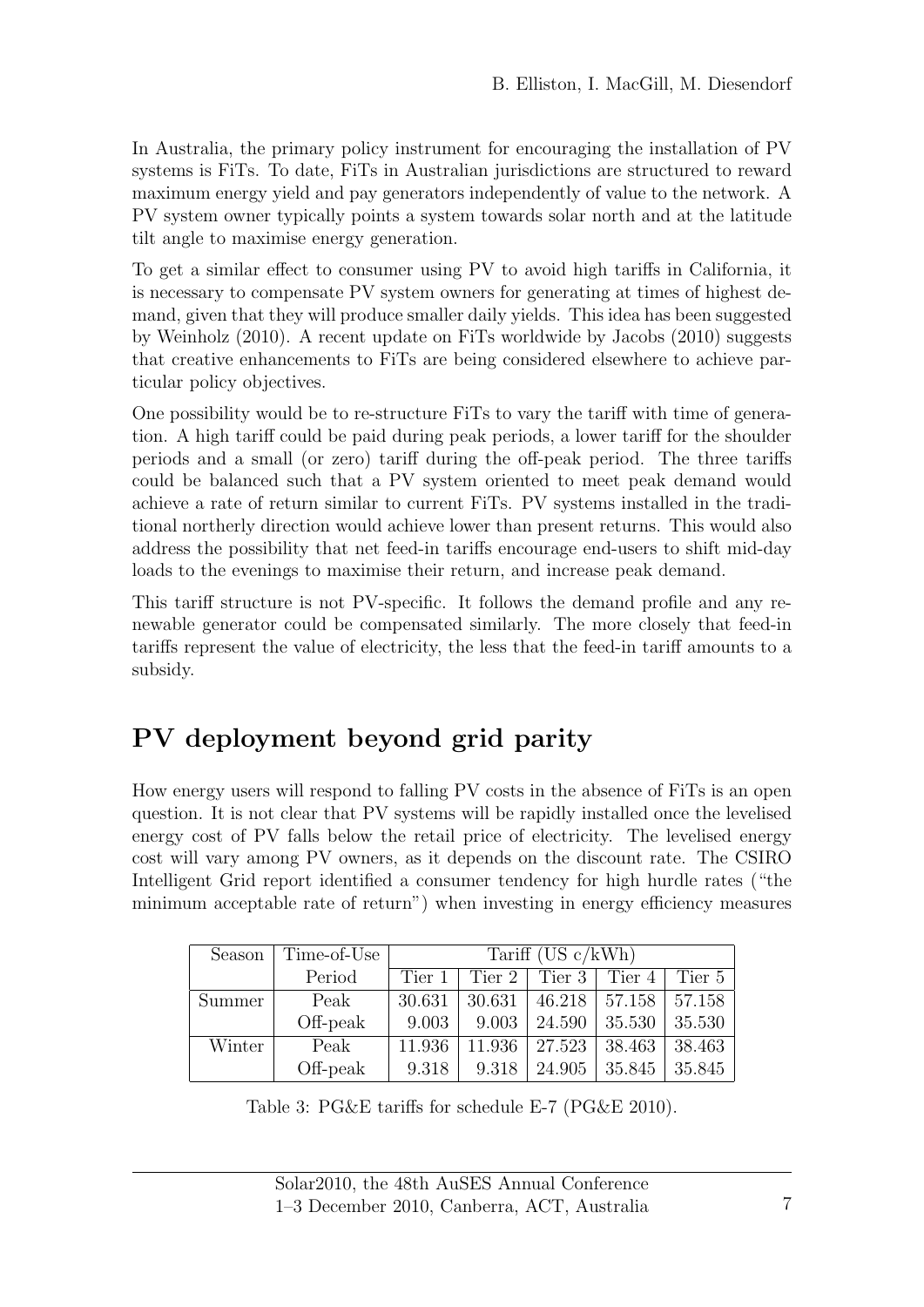| Summer                    | Sun.      | Mon.      | The.      | Wed. | Thu.      | Fri.      | Sat.     |
|---------------------------|-----------|-----------|-----------|------|-----------|-----------|----------|
| $12am - 6am$              | Off-peak  |           |           |      |           |           |          |
| $6am-10am$                | Off-peak  |           |           |      |           |           |          |
| $10am-1pm$                | Off-peak  |           | Part-peak |      |           |           | Off-peak |
| $1pm-7pm$                 | Part-peak | Peak      |           |      |           | Part-peak |          |
| $7 \text{pm}-9 \text{pm}$ | Part-peak | Part-peak |           |      | Part-peak |           |          |
| $9$ pm $-12$ am           | Off-peak  |           |           |      |           |           |          |

Table 4: PG&E residential ToU summer tariff periods (PG&E 2010).

#### (CSIRO 2009).

Deployment may not necessarily flourish beyond this point, as experience with other renewable technology suggests. Yang (2010) reports moderate adoption of solar water heaters in Hawaii and recommends policies to encourage uptake rather than relying on "economically rational" consumers. The current retail price of electricity in Hawaii is US 27.8c/kWh (US Energy Information Administration 2010). For some time, it has been cheaper to heat water using solar energy than electricity in Hawaii, yet solar water heaters are installed in only one third of homes (Hawaiian Electric Company 2009). Electricity in Hawaii is largely generated from oil-fired plants making electricity prices volatile. In 2008, the retail electricity price peaked at 37c/kWh (US Energy Information Administration 2010). Volatile price movements highlight one difficulty in making an investment in solar hot water. Instead of predicting the future price of electricity, a consumer may prefer to buy a lower cost electric water heater and bank the savings for a lower, but more certain return.

Other barriers will continue to inhibit the take up of various renewable technologies such as solar water heaters and PV: high upfront costs, high hurdle rates, investment risk, lack of access to finance, insufficient consumer information, uncertain solar access laws and local regulations governing building aesthetics. These factors undermine an economically rational decision to install PV once prices provide a good rate of return.

### Conclusion

Grid parity is a complicated and potentially misleading concept as currently conceived. At the margin, an individual PV system owner can avoid the retail price for electricity they generate in the absence of feed-in tariffs or other incentives. However, if high PV penetration were to occur, the fixed infrastructure costs that are recovered through the retail tariff may need need to be recouped through a higher tariff applied to electricity purchased from the grid.

It is difficult for PV to be competitive with a flat retail tariff due to the varying time and location value of electricity. PV systems can supply power during periods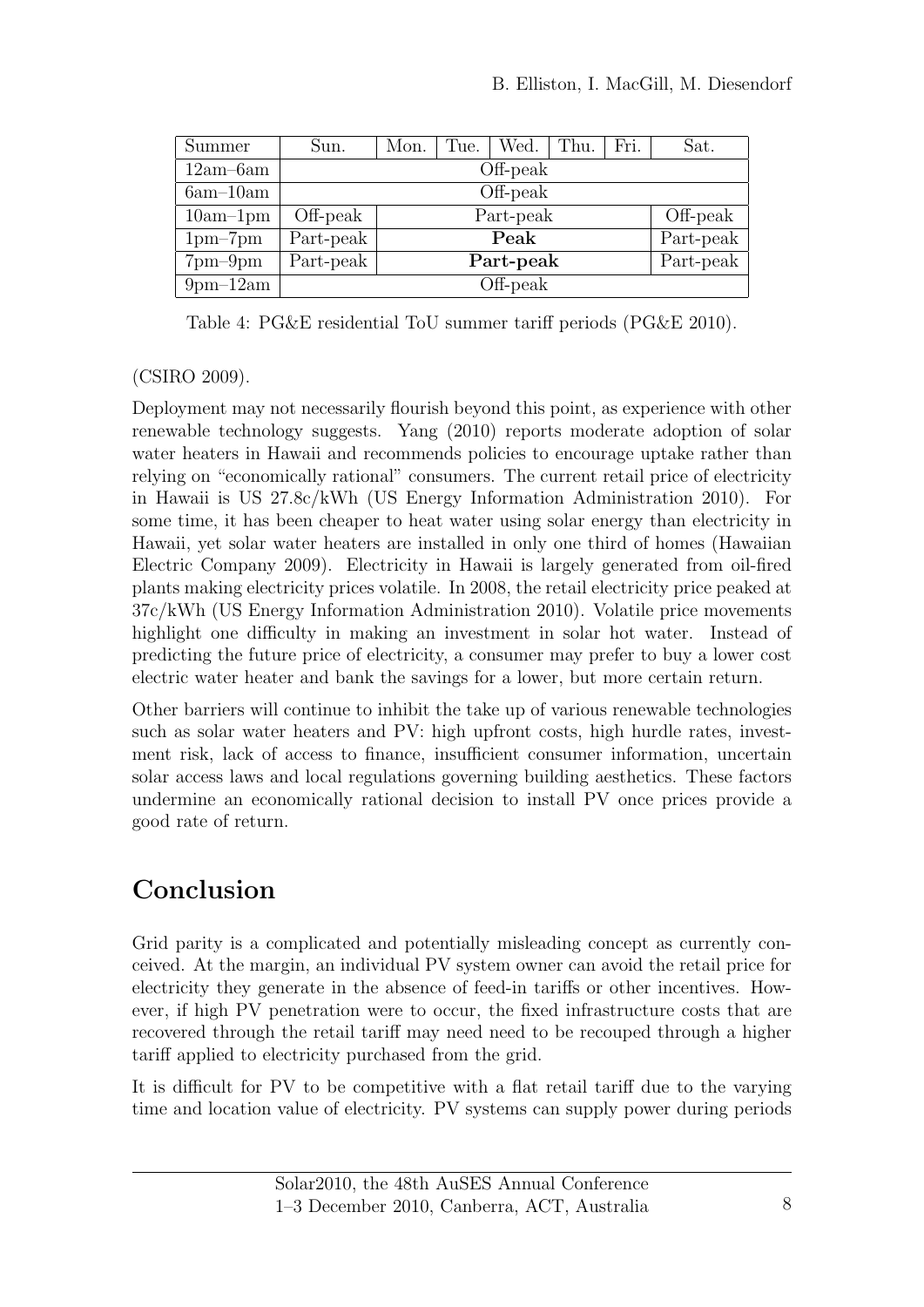of high demand and high costs, where it is easier to be cost competitive. In central California, very high peak pricing applies during the summer afternoon, allowing PV systems to be oriented in an optimal direction (ie. more towards the west) to avoid high prices. Furthermore, inclining block tariffs provide a strong financial incentive for high consumption customers to use PV to keep consumption below the high pricing tiers.

In a future absent of PV subsidies, a clear price signal that captures all of the relevant costs (and externalities) is essential to enable renewable generation to be invested in the most efficient manner. The Californian situation shows that a price signal closely tied to demand encourages generators to supply at the times of highest demand. For as long as subsidies are required, policies are needed which direct PV deployment in a similar manner. Current versions of FiTs in Australia are structured to reward maximum energy yield and pay generators independent of the value of the PV system to the network. Some possible enhancements that vary FiTs with time and location have been proposed in this paper.

A simple notion of grid parity does not suffice when considering the dynamics of electricity pricing. The clearer the price signal for end users, the more PV systems will make economic sense on a case by case basis. The grid parity concept remains a useful benchmark for PV system manufacturers to drive towards, however as an indicator of market competitiveness, more complex definitions are needed. Further, the PV industry should address the barriers to adoption that will still exist even when PV systems are economically viable without subsidy.

# Acknowledgements

We thank Nicholas Boerema (UNSW), Himanshu Pota (UNSW@ADFA) and Lawrie Brown (UNSW@ADFA) for their feedback.

# Biography of presenter

Ben Elliston is a PhD candidate in the School of Electrical Engineering and Telecommunications at UNSW. After 10 years of developing optimising compilers and other programming tools, he commenced a PhD in 2010 to pursue his interest in renewable energy. His research investigates integrating solar electricity into the grid at high penetration.

# References

AER (Australian Energy Regulator) 2009a, 'AER final decision approves increased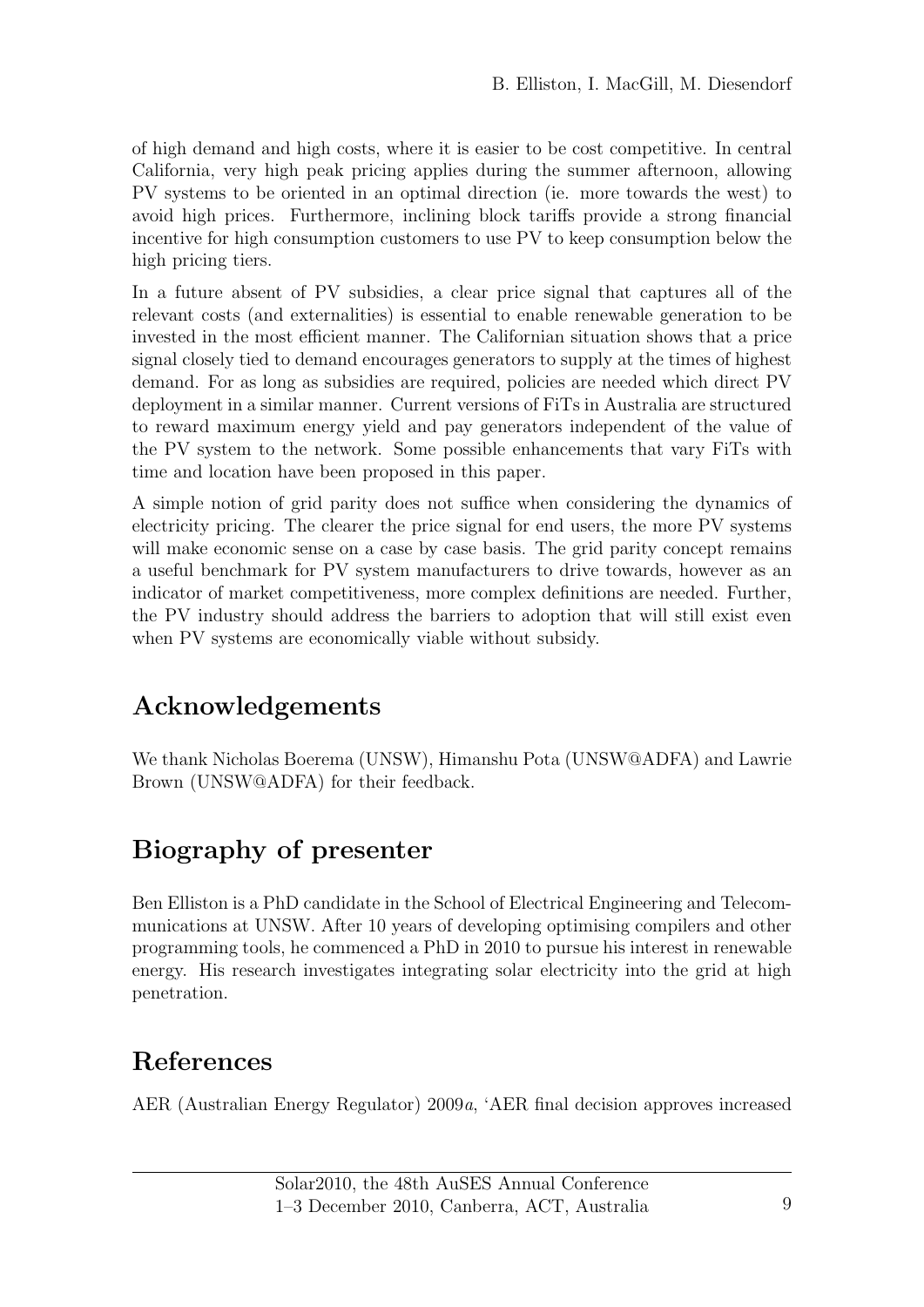investment in NSW electricity transmission network', World Wide Web electronic publication. Last accessed July 30, 2010. URL: http://www.aer.gov.au/content/index.phtml/itemId/728139

- AER (Australian Energy Regulator) 2009b, 'AER final decision approves increased investment in the NSW electricity distribution network', World Wide Web electronic publication. Last accessed July 30, 2010. URL: http://www.aer.gov.au/content/index.phtml/itemId/728143
- CSIRO 2009, Intelligent Grid: A value proposition for distributed energy in Australia, Technical Report ET/IR 1152, Commonwealth Scientific and Industrial Research Organisation.
- Hawaiian Electric Company 2009, 'Hawaiian electric utilities reach milestone 50,000 solar water heating installations', World Wide Web electronic publication. Last accessed June 30, 2010. URL: http://tinyurl.com/25eucjq
- ICRC (Independent Competition and Regulatory Commission) 2009, 'Licensed electricity, gas and water and sewerage utilities: Compliance and performance report for 2007–08', World Wide Web electronic publication. Last accessed June 25, 2010.

URL: http://www.icrc.act.gov.au/energy/electricity/

- ICRC (Independent Competition and Regulatory Commission) 2010a, 'ACT electricity feed-in scheme activity summary: 1 March 2009 to 31 March 2010', World Wide Web electronic publication. Last accessed June 25, 2010. URL: http://www.icrc.act.gov.au/energy/electricity/
- ICRC (Independent Competition and Regulatory Commission) 2010b, 'Final decision, retail prices for non-contestable electricity customers 2010–2012', World Wide Web electronic publication. Last accessed June 25, 2010. URL: http://www.icrc.act.gov.au/energy/electricity/
- Jacobs, D. 2010, 'Fabulous feed-in tariffs', Renewable Energy Focus 11(4), 28–30.
- Passey, R. J., Watt, M. E., Snow, M., Outhred, H. R. and Spooner, T. 2009, 'Study of grid-connect photovoltaic systems: benefits, opportunities and strategies', Progress in Photovoltaics: Research and Applications 17(6), 419–431.
- Perez, R. 2006, Emerging Opportunities for Improved Solar Resource Information, in E. Dunlop, L. Wald and M. Suri, eds, 'Solar Energy Resource Management for Electricity Generation from Local Level to Global Scale', Nova Science Publishers, New York, chapter 1, pp. 3–10.
- PG&E (Pacific Gas and Electric Company) 2010, 'Net Energy Metering: Understanding Your Bill', World Wide Web electronic publication. Last accessed June